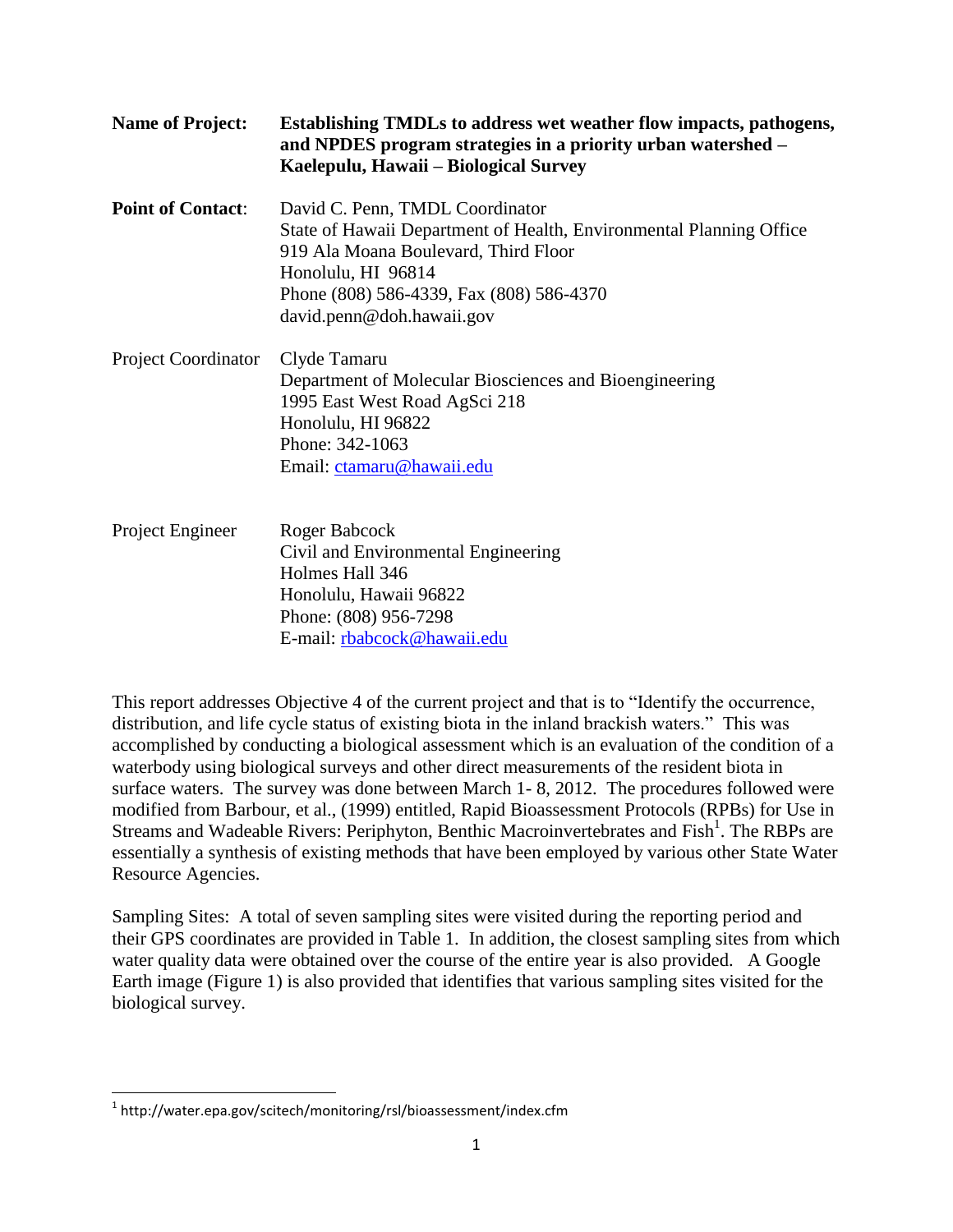| <b>Biological Survey Site</b> | Latitude              | Longitude              | <b>Closest Water Quality</b> |
|-------------------------------|-----------------------|------------------------|------------------------------|
|                               |                       |                        | <b>Sample Station</b>        |
| Site 1                        | $21^{\circ}$ 24.346"N | $157^{\circ}$ 45.357"W | 51                           |
| Site 2                        | 21° 23.380"N          | 157° 44.426"W          | 45                           |
| Site 3                        | $21^{\circ}$ 23.774"N | $157^{\circ}$ 43.665"W | 76                           |
| Site 4                        | 21° 23.359"N          | $157^{\circ}$ 43.744"W | 65                           |
| Site 5                        | $21^{\circ}$ 22.724"N | $157^{\circ}$ 43.934"W | 9                            |
| Site 6                        | $21^{\circ} 23.039"N$ | $157^{\circ}$ 44.058"W | 35                           |
| Site 7                        | $21^{\circ}$ 22.674"N | 157° 44.405"W          |                              |

Table 1. Location of the sampling sites from which data for the biological survey were obtained.



Figure 1. Sites at which data for the biological assessment was obtained during the current study.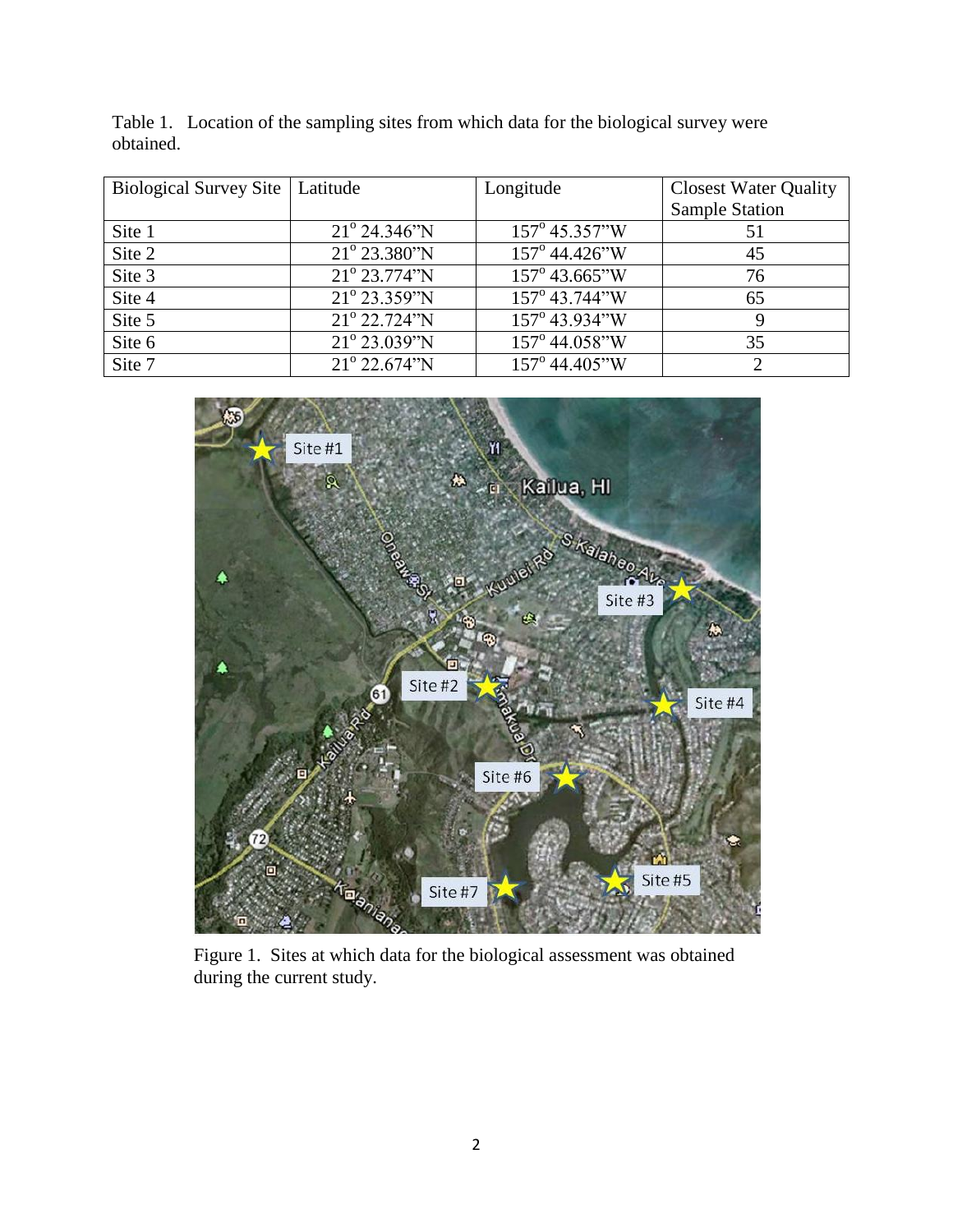Methods: Sample sites #1. 2 and 3 were obtained by wading along the shore bank while the remaining sample sites were accessed by boat. Sampling at sites  $#4 - 7$  were also done from the boat.

The macro-invertebrate survey was conducted by Clyde Tamaru and Dr. David Bybee (Figure 2), assistant professor at Bringham Young University Hawaii. Dr. Bybee received his doctorate from the University of Hawaii at Manoa from the Department of Zoology and specialized in characterizing the reproduction and early life history of polychaete worms. Dr. Bybee identified the specimens obtained into the various invertebrate taxonomic groups that is used in the RPB assessment in the field. Two collection methods were used and included a core of the sediment using a 2.5 inch pvc pipe. Contents were sieved threw a pan equipped with a 500 µm screen. The second utilized hand held dip nets that were taken at multiple samples  $(n= 5)$ along a 100 meter stretch of the sample site. Visual sightings were also used as a means of detecting the presence of macroinvertebrates throughout the sampling sites.

The Habitat Assessment Field data sheet for low gradient streams was used as a template for obtaining field data, although not all parameters could be used as clearly many segments of the study area are not stream-like. However, for those that were found to be applicable for assigning a score for the habitat assessment, consensus from both investigators was needed to decide on a particular score for the various parameters.

Dissolved oxygen was measured using a YSI 55 dissolved oxygen meter that is also capable of measuring water temperature. The DO meter was calibrated according to the manufacturer's instructions just prior to being taken into the field and used throughout the day. pH was measured using a PinPoint® pH meter (American Marine Inc.) that was calibrated using a 4.0 and 7.0 standard provided by the manufacturer just prior to being taken into the field and used



**Figure 2.** Dr. David Bybee using two collection methods for conducting the Macroinvertebrate survey.

throughout the day. Conductivity was measured using a PinPoint® Conductivity meter that was calibrated according to the manufacturer's instructions and standard provided with the instrument. Calibration was done just prior to being taken into the field and used throughout the day.

Macroalgae distribution was made by visual assessment with the aid of a one square foot pvc quadrat. The amount of coverage within the quadrat was used to estimate the percent coverage of the bottom. Algae samples that were collected were identified by Vernon Sato, Aquatic Biologist (retired) formerly with the Division of Aquatic Resources Department of Land and Natural Resources.

The fish survey was conducted by Clyde Tamaru between March 1-2 and 8, using a combination of cast net 14' diameter with 3/8" (9.6 mm) mesh size and by visual identification. Three casts were made along the 100 meter sections that make up the sample sites. Fish were placed into a 40 gallon tub filled with water and the number of fish scooped out with a dip net counted and identified in the field and released. Photographs of each species collected were made and is provided in the Appendix. Four species that were visually identified required images to be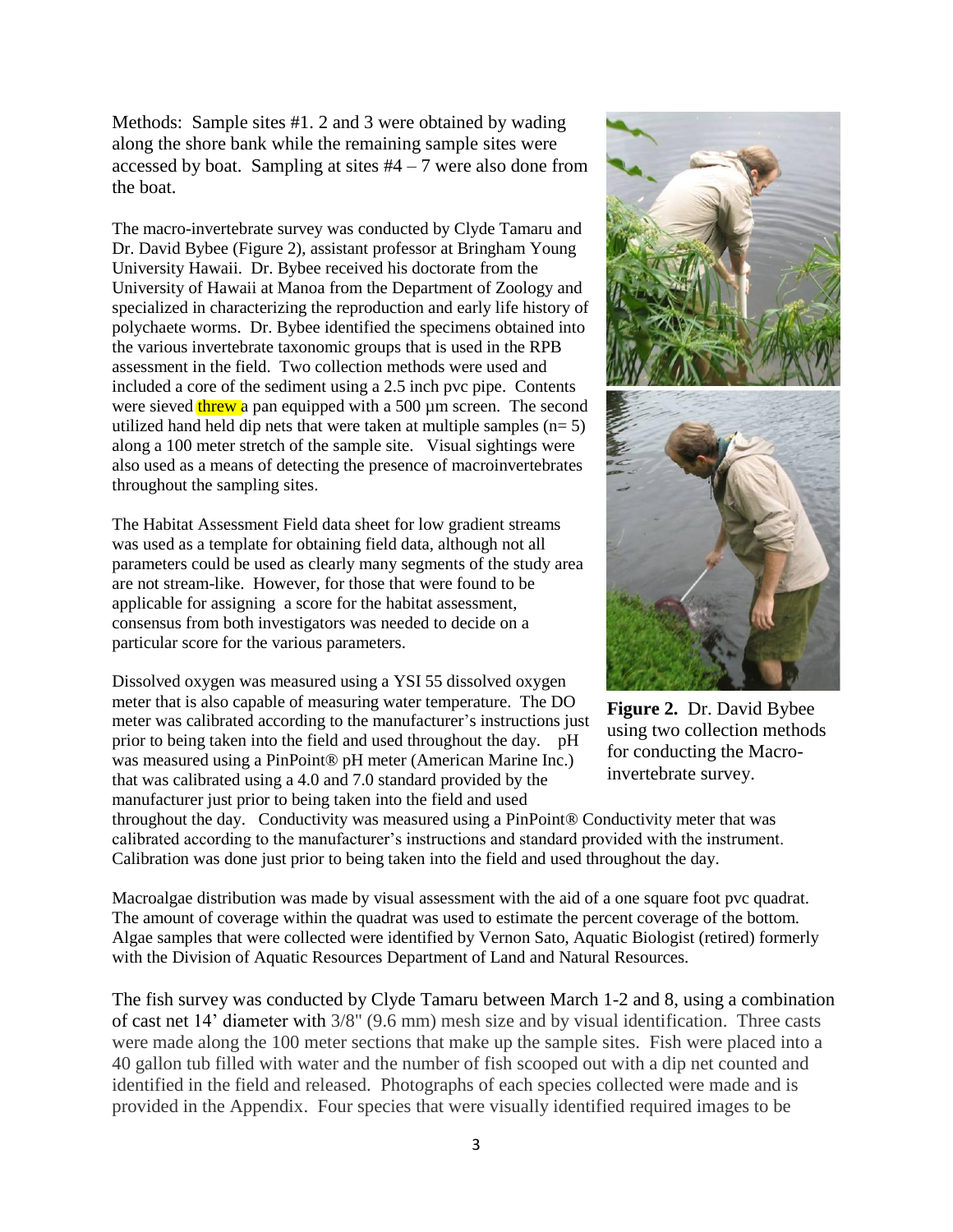retrieved from the internet using the following websites: http://www.marinelifephotography.com/ (*Arothron hispidus*) http://www.sms.si.edu/irlspec/Gambusia\_affinis.htm (*Gambusia affinis*). http://en.wikipedia.org/wiki/File:Barracuda\_laban.jpg (*Sphyraena barracuda*) http://www.marinelifephotography.com/fishes/mullets/atherinomorus-insularum.htm (*Atherinomorus insularum*). A fifth species that was visually identified was the milkfish, *Chanos chanos* and a stock photograph from the PI's collection was used in the data set.

# **I. Physicochemical Parameters**

The physiochemical parameters that were present at the various sampling sites obtained during the survey that was conducted on March 8, 2012 is presented in Table 2. Heavy rains that had occurred prior to the sampling accounts for the low conductance/salinity observed at all of the sampling sites with the exception of Site #3. This site is located across from Buzz's Steakhouse and the higher salinity is due to the influx of seawater that is occurring due to the opening of the sand dune that usually blocks exchange of water with the sea. The overall pattern of differences in water quality parameters throughout the sample sites remains the same with low dissolved oxygen levels being recorded at sample sites # 1 and 2. The levels recorded during the survey are actually higher than the normal levels that were recorded over the course of an entire year and no doubt being impacted by the lower salinity due to the additional rainfall. The low salinity observed at sample site #7 is also lower than normally observed (range 11-18 ppt) and likewise is being impacted by the rain as the site is downstream of the major freshwater input site for the lake. None the less the physiochemical data clearly points out that there are variations in habitat throughout the study area.

| Location | Water      | Conductance | Salinity | <b>Dissolved</b> | pH   | Turbidity |
|----------|------------|-------------|----------|------------------|------|-----------|
|          | Temp $(C)$ | mS/cm       | (ppt)    | Oxygen           |      |           |
|          |            |             |          | (ppm)            |      |           |
| Site 1   | 21.0       | 4.0         | 2.1      | 0.95             | 7.62 | Opaque    |
| Site 2   | 22.1       | 4.9         | 2.7      | 1.53             | 7.43 | Opaque    |
| Site 3   | 22.5       | 44.6        | 29.0     | 6.50             | 7.98 | Opaque    |
| Site 4   | 22.1       | 16.8        | 10.0     | 6.22             | 7.72 | Opaque    |
| Site 5   | 22.3       | 16.6        | 9.7      | 5.53             | 7.79 | Opaque    |
| Site 6   | 23.2       | 19.5        | 12.0     | 5.57             | 7.86 | Opaque    |
| Site 7   | 22.5       | 7.4         | 4.2      | 3.45             | 7.57 | Opaque    |

Table 2. Water quality parameters at various sample sites at the time of biological survey.

## **II. Habitat Assessment**

As part of the habitat assessment the surrounding landscape and its uses are important considerations. A summary of those parameters for the various sampling sites is summarized in Table 3. Clearly the surrounding landscape for the area is predominantly surrounded by manmade activities.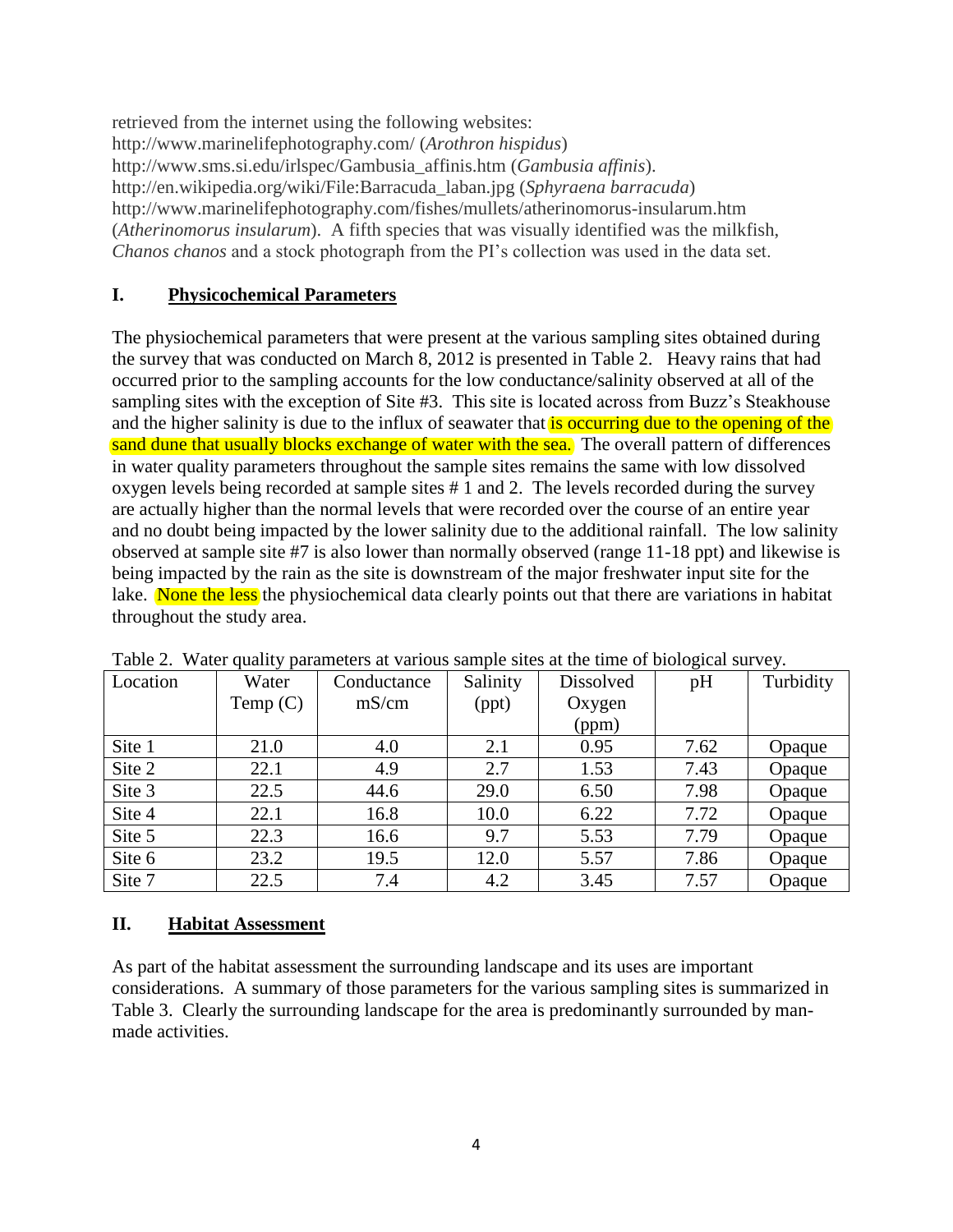| Location | Forest | Field/Pasture | Agriculture | Residential | Commercial | Industrial |
|----------|--------|---------------|-------------|-------------|------------|------------|
| Site 1   |        | Λ             |             |             |            |            |
| Site 2   |        | X             |             |             |            |            |
| Site 3   |        |               |             | Χ           |            |            |
| Site 4   |        |               |             | X           |            |            |
| Site 5   |        |               |             | X           |            |            |
| Site 6   |        |               |             | X           |            |            |
| Site 7   |        |               |             | X           |            |            |

Table 3. Predominant surrounding landscape use.

Another parameter used in the assessment of habitat is the odor of the surrounding water of the sample site. A summary of the results obtained are provided in Table 4. For most of the sites sampled there were no discernible odors originating from the surrounding water. However this was not the case at sites # 6 and #7. At both of these locations there was a "fishy" smell that emanated from the surrounding water. It is noteworthy to mention that at site #7 there was a noticeable fish kill that had apparently occurred recently with approximately 100 tilapia individuals littering the bottom. The corresponding low dissolved oxygen levels (i.e., 3.45 ppm, Table 2) indicates a possible cause for the fish kill although it is still much higher than what the species is known to be able to tolerate. Both observations, however, indicate areas that are clearly being impacted.

Table 4. Odors from surrounding water.

| Location | Normal/None | Petroleum | Fishy | Sewage | Chemical | Other |
|----------|-------------|-----------|-------|--------|----------|-------|
| Site 1   |             |           |       |        |          |       |
| Site 2   |             |           |       |        |          |       |
| Site 3   |             |           |       |        |          |       |
| Site 4   |             |           |       |        |          |       |
| Site 5   |             |           |       |        |          |       |
| Site 6   |             |           | X     |        |          |       |
| Site 7   |             |           | X     |        |          |       |

The odor of the sediment/substrate when it is disturbed is also used as a parameter of the assessment process. A summary of the results obtained for the various sampling sites is provided in Table 5. At all sites the sediment had the characteristic rotten egg smell of hydrogen sulfide indicating the existence of anaerobic conditions. However, at site number 6 a foul odor that was characterized as sewage was also scored. Whether this indicated the actual existence of sewage was not determined. The results also are clear indicators of an impacted water body and in this instance clearly throughout the entire study area.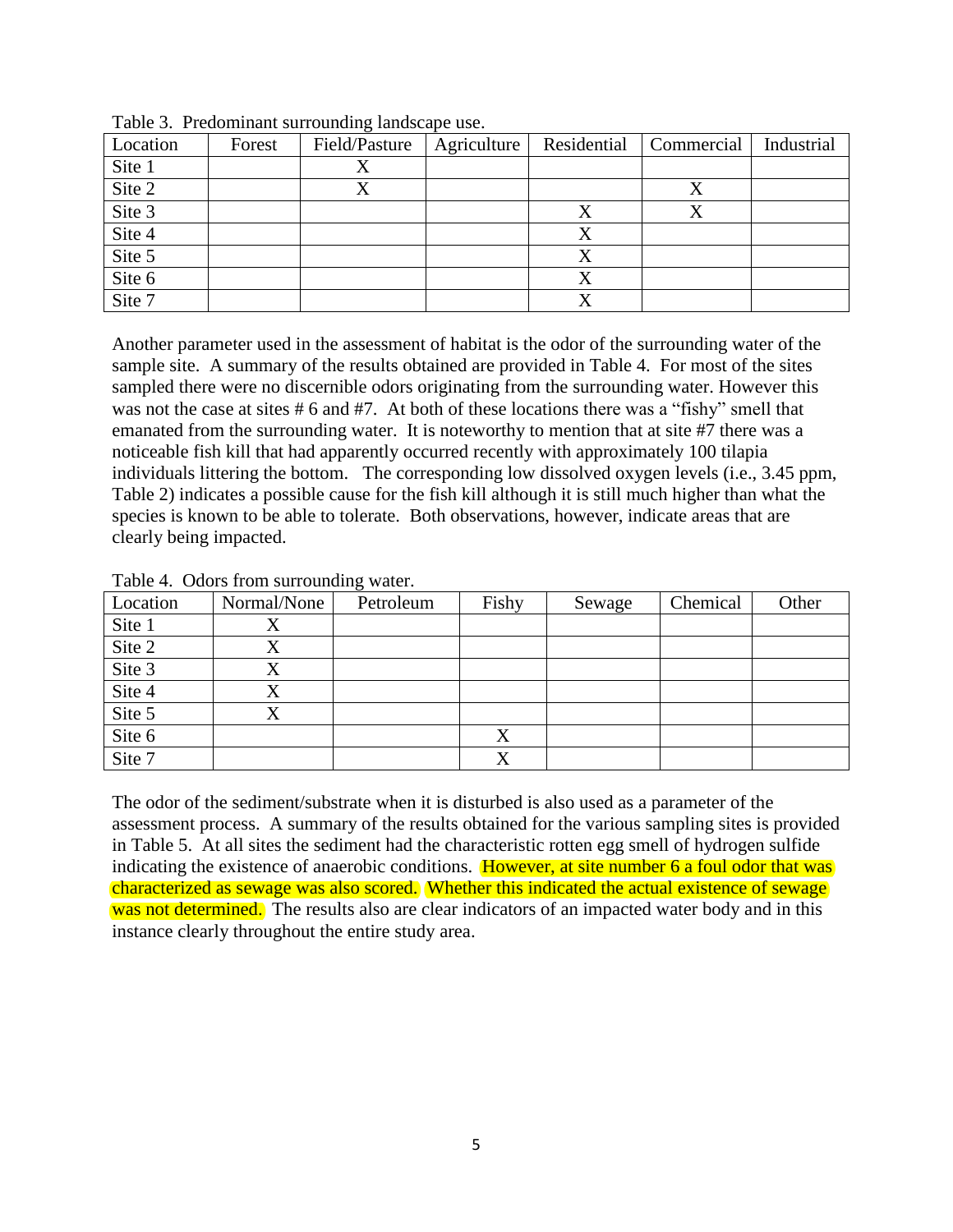| Location | Normal | Chemical | Sewage | Anaerobic | Petroleum | Other |
|----------|--------|----------|--------|-----------|-----------|-------|
| Site 1   |        |          |        | △         |           |       |
| Site 2   |        |          |        |           |           |       |
| Site 3   |        |          |        | Х         |           |       |
| Site 4   |        |          |        |           |           |       |
| Site 5   |        |          |        |           |           |       |
| Site $6$ |        |          | Δ      | Δ         |           |       |
| Site 7   |        |          |        |           |           |       |

Table 5. Odors from sediment/substrate.

The nature of the deposits that make up the sediment/substrate are also used as an assessment tool and the data obtained from the various sampling sites are summarized in Table 6. Interesting there is a clear trend in the distribution of "sludge" that makes up the deposits in the sediment as it moves from the tributaries and into the lake itself.

| Location | <b>Sludge</b> | Sawdust | Paper Fiber | Sand    | <b>Relict Shells</b> | Other |
|----------|---------------|---------|-------------|---------|----------------------|-------|
| Site 1   |               |         |             | X       |                      | coral |
| Site 2   |               |         |             |         |                      |       |
| Site 3   |               |         |             | $\rm X$ |                      |       |
| Site 4   | X             |         |             |         |                      |       |
| Site 5   | X             |         |             |         |                      |       |
| Site 6   | X             |         |             |         |                      |       |
| Site 7   |               |         |             |         |                      |       |

Table 6. Deposits in the sediment/substrate.

A simple tool of assessing habitat is to examine the color of stones that are not deeply embedded in the surrounding substrate. In Table 7 the results of that examination are presented for each of the sampling sites. In all cases the undersides of the stones were found to be black in color and this results is consistent with that obtained in Table 5 indicating anaerobic conditions in the bottom sediments in all locations.

|  | Table 7. Undersides of stones are black in color? |  |  |  |
|--|---------------------------------------------------|--|--|--|
|--|---------------------------------------------------|--|--|--|

| Location | Yes | No |
|----------|-----|----|
| Site 1   | X   |    |
| Site 2   | X   |    |
| Site 3   | X   |    |
| Site 4   | X   |    |
| Site 5   | X   |    |
| Site 6   | X   |    |
| Site 7   | v   |    |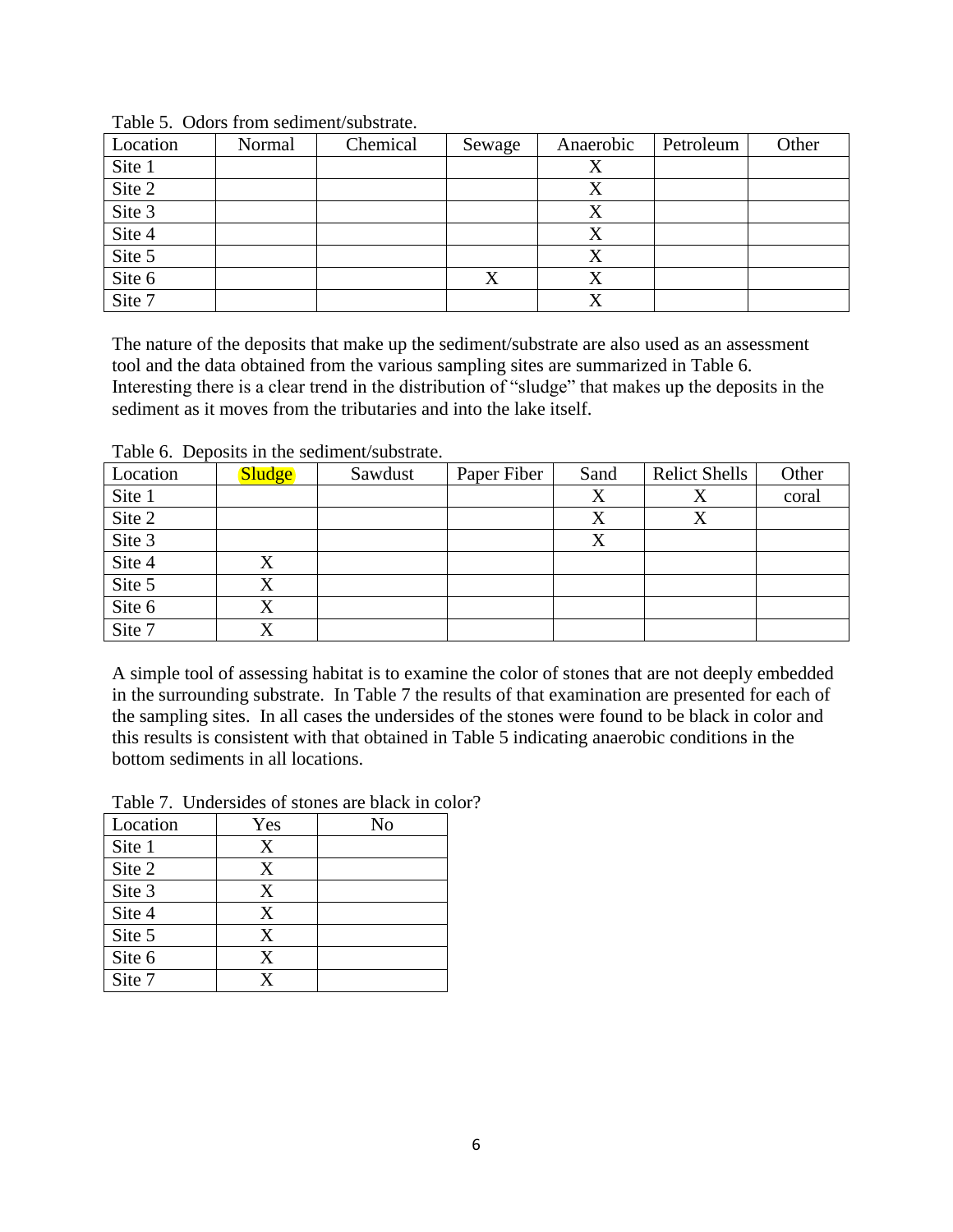The composition of the substrate was examined visually and an estimate of the percent composition was made and the results summarized in Table 8. There is a clear trend in the increase in amount of silt that contributes to the composition of the substrate as the sampling sites move in a southerly direction.

| Location | Bedrock | <b>Boulders</b> | Cobble | Gravel | Sand | Silt | Clay |
|----------|---------|-----------------|--------|--------|------|------|------|
| Site 1   |         |                 | 20     | 10     |      | 70   |      |
| Site 2   |         |                 |        | 40     | 20   | 40   |      |
| Site 3   |         |                 |        |        | 100  |      |      |
| Site 4   |         |                 |        |        |      | 100  |      |
| Site 5   |         |                 |        |        | 10   | 90   |      |
| Site 6   |         |                 |        |        |      | 100  |      |
| Site 7   |         |                 |        |        |      | 100  |      |

Table 8. Inorganic substrate components (% composition)

A summary of the organic composition of the substrate at the various sample sites is provided in Table 9. As with the inorganic components there is a clear trend of an increase in mud and muck contributing to the bottom substrate with sites 5-7.

| Locations | Detritus | Muck-Mud | Grey-Shell |
|-----------|----------|----------|------------|
|           |          |          | Fragments  |
| Site 1    | 10       | 70       | 20         |
| Site 2    | 30       | 70       |            |
| Site 3    | 75       | 25       |            |
| Site 4    | 80       | 20       |            |
| Site 5    |          | 100      |            |
| Site 6    |          | 100      |            |
| Site 7    |          | 100      |            |

Table 9. Organic substrate components (% composition)

The rationale to use the Epifaunal Substrate/Available Cover as an assessment parameter is that a wide variety and/or abundance of submerged structures in the stream/canal provides macroinvertebrates and fish with a large number of niches, thus increasing habitat diversity. As variety and abundance of cover decreases, habitat structure becomes monotonous, diversity decreases, and the potential for recovery following disturbance decreases. Four scores were available to choose from that summarizes the current state at the respective sample sites. That data which consensus between the two investigators needed to agreed upon is summarized in Table 10. Only sites 3, 4 and 5 received scores that were marginal with the remaining sites all receiving a poor ranking. In short, very little in the way of habitat diversity is available throughout the study area.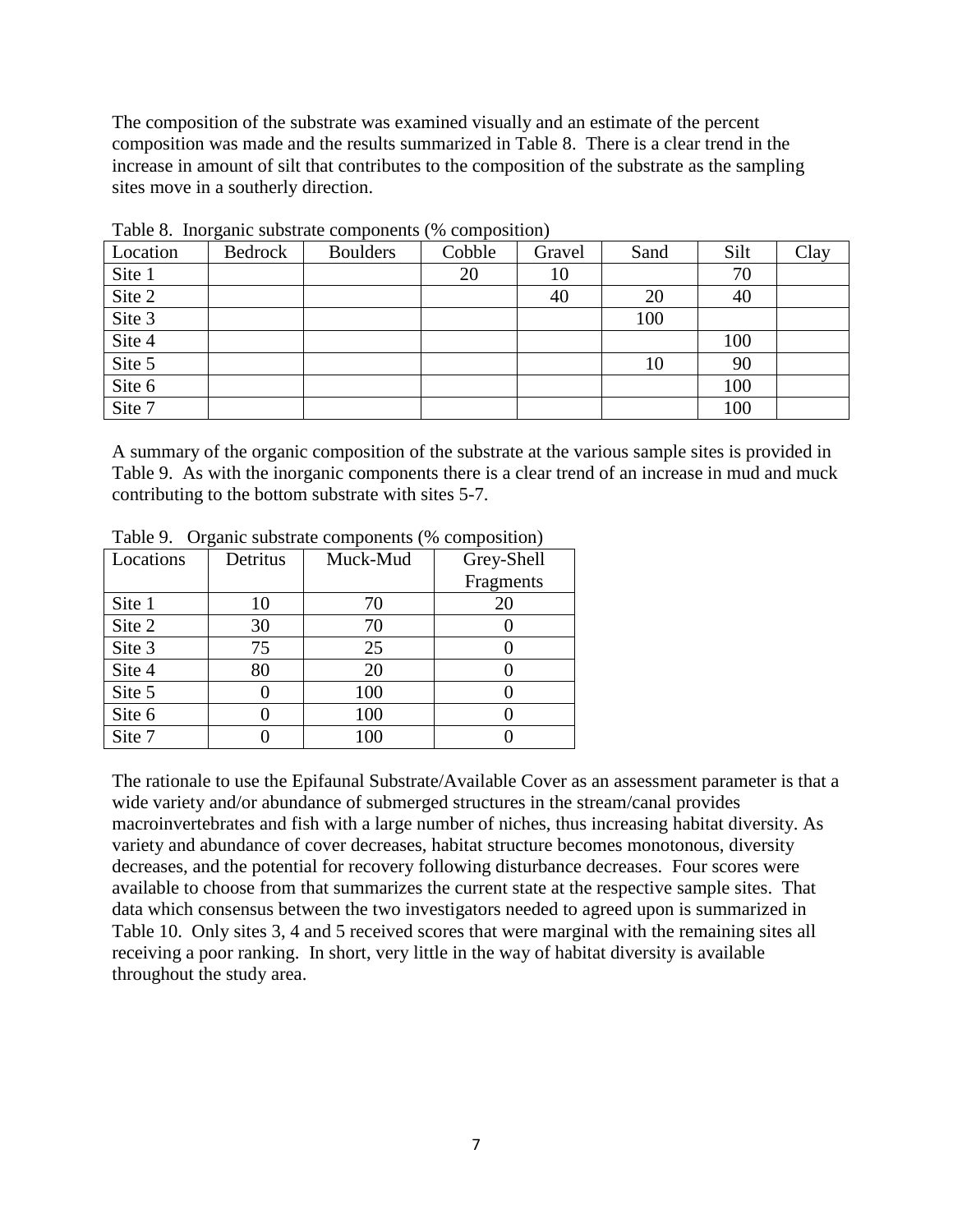| Locations | Optimal | Suboptimal | Marginal | Poor |
|-----------|---------|------------|----------|------|
| Site 1    |         |            |          | X    |
| Site 2    |         |            |          | X    |
| Site 3    |         |            |          |      |
| Site 4    |         |            | X        |      |
| Site 5    |         |            |          |      |
| Site 6    |         |            |          | X    |
| Site 7    |         |            |          |      |

Table 10. Epifaunal substrate and available cover.

Channel alteration is a measure of large-scale changes in the shape of a stream channel and many streams in urban and agricultural areas have been straightened, deepened, or diverted into concrete channels, often for flood control or irrigation purposes. Such streams have far fewer natural habitats for fish, macroinvertebrates, and plants than do naturally meandering streams. Channel alteration is present when artificial embankments, and other forms of artificial bank stabilization or structures are present and when the stream is very straight for significant distances. A summary of this parameter for the various sample sites is provided in Table 11. A poor rating consists of banks shored with gabion or cement; over 80% of the stream reach channelized and disrupted. Although certain



**Figure 3.** Sample Site #2 of the biological survey.

sample sites (e.g., #5, #6 and #7) clearly are not streams or even stream like they are being included in the assessment as the shorelines for each of the sampling sites clearly fit the criteria for the poor rating.

| Locations | Optimal | Suboptimal | Marginal | Poor |
|-----------|---------|------------|----------|------|
| Site 1    |         |            |          | X    |
| Site 2    |         |            |          | X    |
| Site 3    |         |            |          | X    |
| Site 4    |         |            |          | X    |
| Site 5    |         |            |          |      |
| Site 6    |         |            |          |      |
| Site 7    |         |            |          |      |

Table 11. Channel alteration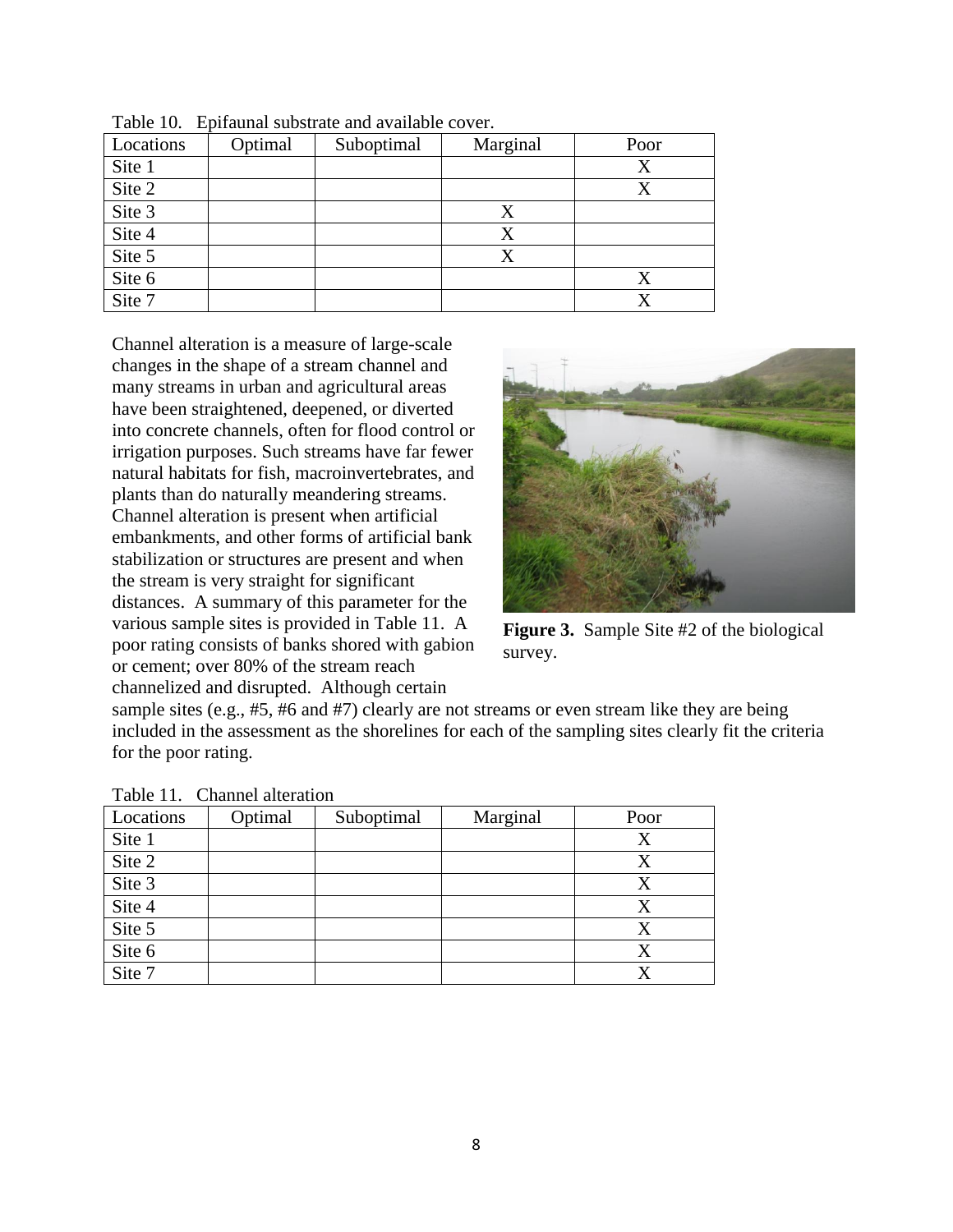Channel sinuosity evaluates the meandering or sinuosity of a stream. A high degree of sinuosity provides for diverse habitat and fauna and bends protects the stream from excessive erosion and flooding and provides refugia for benthic invertebrates and fish during storm events. However, all of the sampling sites (Table 12) received a poor rating as the tributaries all have been channelized.

|           | $10010 + 100$<br>$\mathcal{L}_{\text{H}}$ |            |          |           |  |  |
|-----------|-------------------------------------------|------------|----------|-----------|--|--|
| Locations | Optimal                                   | Suboptimal | Marginal | Poor      |  |  |
| Site 1    |                                           |            |          | X         |  |  |
| Site 2    |                                           |            |          | X         |  |  |
| Site 3    |                                           |            |          | X         |  |  |
| Site 4    |                                           |            |          | X         |  |  |
| Site 5    |                                           |            |          | <b>NA</b> |  |  |
| Site 6    |                                           |            |          | <b>NA</b> |  |  |
| Site 7    |                                           |            |          | NA        |  |  |

Table 12. Chanel sinuosity.

 $NA = not applicable$ 

Bank stability measures whether the stream banks are eroded (or have the potential for erosion). Steep banks are more likely to collapse and suffer from erosion than are gently sloping banks, and are therefore considered to be unstable. Signs of erosion include crumbling, unvegetated banks, exposed tree roots, and exposed soil. Eroded banks indicate a problem of sediment movement and deposition, and suggest a scarcity of cover and organic input to streams. Each bank is evaluated separately and the data are summarized in Tables 13a and b. The majority of the sampling sites received a suboptimal to optimal rating and for both banks. So despite the low number of bends in the banks mainly due to human intervention the banks of the shoreline appear to be well stabilized in most cases.

| Locations | $\sim$ $\sim$<br>Optimal | Suboptimal | Marginal | Poor |
|-----------|--------------------------|------------|----------|------|
| Site 1    |                          | X          |          |      |
| Site 2    |                          | X          |          |      |
| Site 3    |                          |            |          |      |
| Site 4    |                          | X          |          |      |
| Site 5    | X                        |            |          |      |
| Site 6    |                          |            |          |      |
| Site 7    |                          |            |          |      |

Table 13a. Bank stability (Mauka or Left Bank)

| racio 190. Dann staemt; (manar of rught bank) |         |            |          |      |  |  |
|-----------------------------------------------|---------|------------|----------|------|--|--|
| Locations                                     | Optimal | Suboptimal | Marginal | Poor |  |  |
| Site 1                                        |         | Х          |          |      |  |  |
| Site 2                                        |         | X          |          |      |  |  |
| Site 3                                        |         |            |          |      |  |  |
| Site 4                                        |         | X          |          |      |  |  |
| Site 5                                        |         |            |          |      |  |  |
| Site 6                                        |         |            |          |      |  |  |
| Site 7                                        |         |            |          |      |  |  |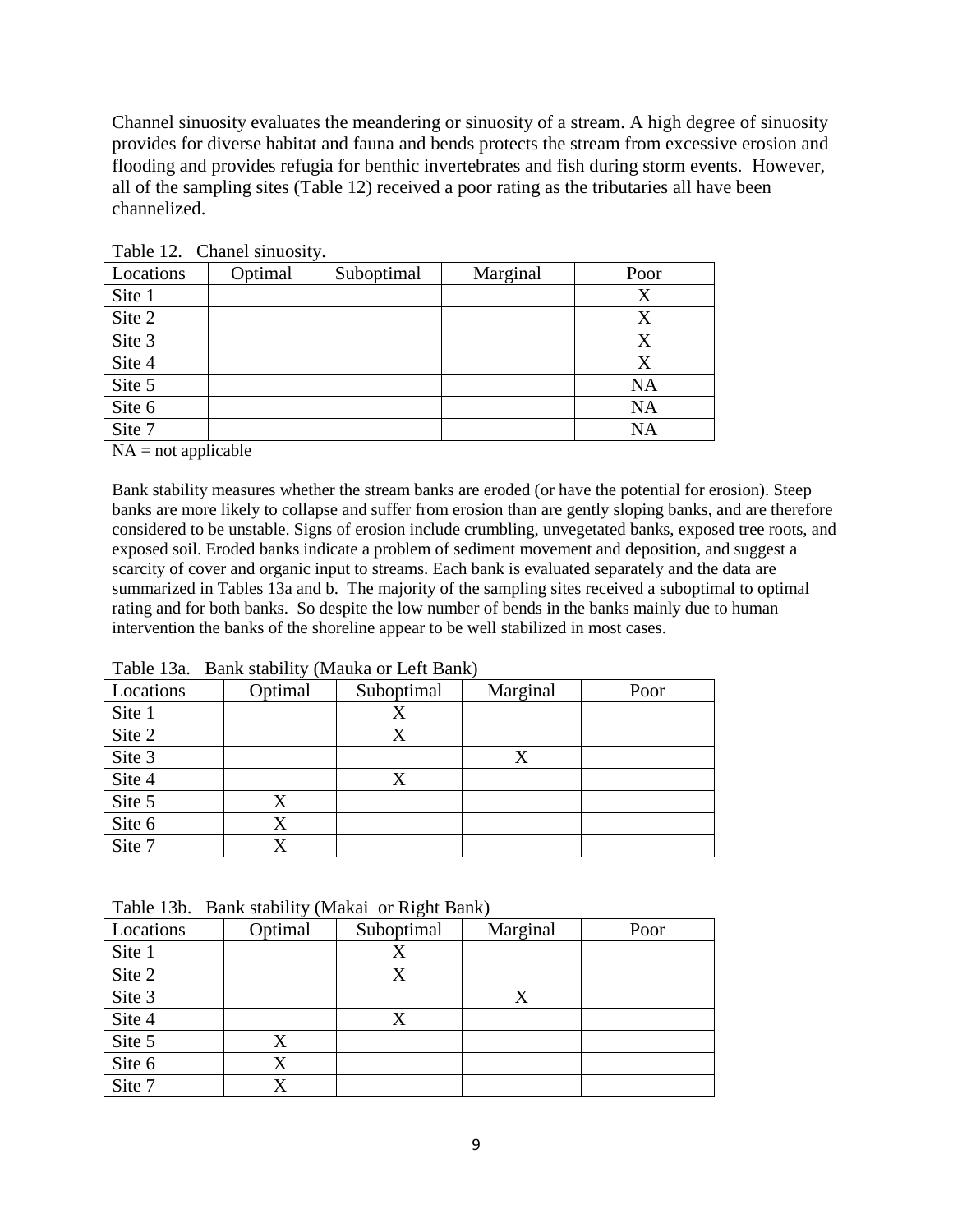Bank vegetative protection measures the amount of vegetative protection afforded to the stream bank and the near-stream portion of the riparian zone. The root systems of plants growing on stream banks help hold soil in place, thereby reducing the amount of erosion that is likely to occur. This parameter supplies information on the ability of the bank to resist erosion as well as some additional information on the uptake of nutrients by the plants, the control of in stream scouring, and stream shading. Banks that have full, natural plant growth are better for fish and macroinvertebrates than are banks without vegetative protection or those shored up with concrete or riprap. This parameter is made more effective by defining the native vegetation for the region and stream type (i.e., shrubs, trees, etc.). In some regions, the introduction of exotics has virtually replaced all native vegetation. The value of exotic vegetation to the quality of the habitat structure and contribution to the stream ecosystem must be considered in this parameter. The results of the survey are presented in Tables 14a and 14b and the ocean side banks of Sites #1 and #2 received a higher rating than did any of the other sites. Site #1 is benefiting from a bank restoration effort using native plants and a major reason for the high rating. The mountainside bank for Site #2 benefits from a wetland restoration effort focused on providing habitat for native Hawaiian waterfowl. However, in this case the vegetation is largely non-native species but still results in providing good coverage and habitat for the birds and potentially some fish as well.

| Locations | $\overline{\phantom{a}}$<br>Optimal | Suboptimal | Marginal | Poor |
|-----------|-------------------------------------|------------|----------|------|
| Site 1    |                                     |            |          |      |
| Site 2    |                                     | X          |          |      |
| Site 3    |                                     |            |          | X    |
| Site 4    |                                     |            |          | X    |
| Site 5    |                                     |            |          |      |
| Site 6    |                                     |            |          |      |
| Site 7    |                                     |            |          |      |

Table 14a. Vegetative protection (Mauka or Left Bank)

|           | Table 14b. Vegetative protection (Makai or Right Bank) |            |          |      |  |  |
|-----------|--------------------------------------------------------|------------|----------|------|--|--|
| Locations | Optimal                                                | Suboptimal | Marginal | Poor |  |  |

| LOCALIONS | $Q$ punnai | <b>Supplified</b> | <b>Naighiai</b> | <b>LOOI</b> |
|-----------|------------|-------------------|-----------------|-------------|
| Site 1    |            | X                 |                 |             |
| Site $2$  |            |                   |                 |             |
| Site 3    |            |                   |                 |             |
| Site 4    |            |                   |                 |             |
| Site 5    |            |                   |                 | Х           |
| Site 6    |            |                   |                 | $\Lambda$   |
| Site 7    |            |                   |                 |             |

Riparian vegetative zone width measures the width of natural vegetation from the edge of the stream bank out through the riparian zone. The vegetative zone serves as a buffer to pollutants entering a stream from runoff, controls erosion, and provides habitat and nutrient input into the stream. A relatively undisturbed riparian zone supports a robust stream system; narrow riparian zones occur when roads, parking lots, fields, lawns, bare soil, rocks, or buildings are near the stream bank. Residential developments, urban centers, golf courses, and rangeland are the common causes of anthropogenic degradation of the riparian zone. Data obtained for the various sample sites are summarized in Tables 15a and 15b and wth the exception of Site #1 seaside bank, all sites received a poor rating which is consistent with a riparian zone of less than 6 meters and; little or no riparian vegetation due to human activities.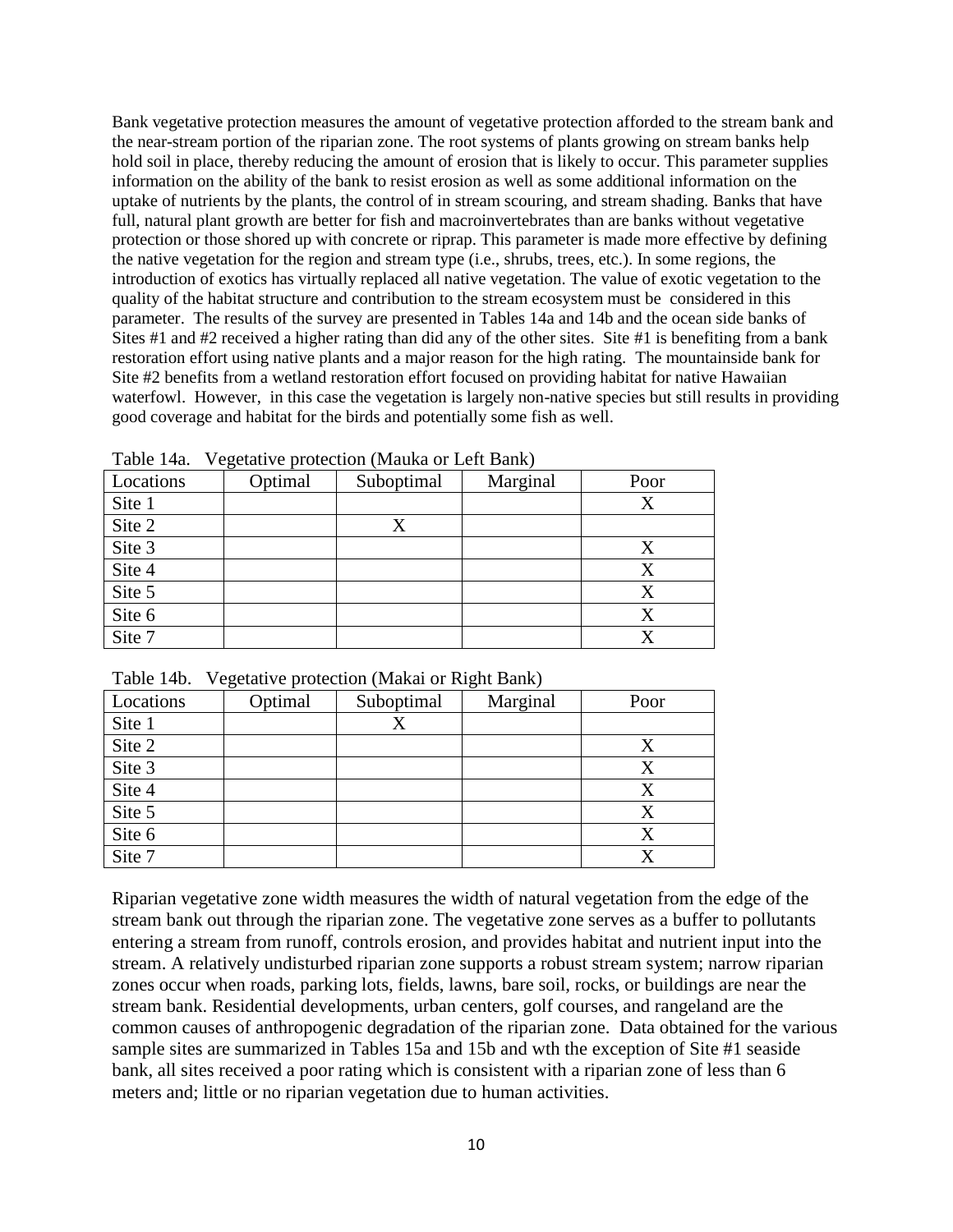| Locations | .<br>Optimal | Suboptimal | Marginal | Poor |
|-----------|--------------|------------|----------|------|
| Site 1    |              |            |          | X    |
| Site 2    |              |            |          |      |
| Site 3    |              |            |          |      |
| Site 4    |              |            |          | Χ    |
| Site 5    |              |            |          | Χ    |
| Site 6    |              |            |          | Χ    |
| Site 7    |              |            |          |      |

Table 15a. Riparian vegetative zone width (Mauka or Left Bank)

Table 15b. Riparian vegetative zone width (Makai or Right Bank)

| Locations | Optimal | Suboptimal | Marginal | Poor |
|-----------|---------|------------|----------|------|
| Site 1    |         |            |          |      |
| Site 2    |         |            |          |      |
| Site 3    |         |            |          |      |
| Site 4    |         |            |          |      |
| Site 5    |         |            |          |      |
| Site 6    |         |            |          | Х    |
| Site 7    |         |            |          |      |

# **III. Periphyton and Macroalgae Survey**

Sample sites #1 and #2 contained a large number of rocks embedded in the sediment that had green tufts of algae growing on them. Samples were removed and taken to Vernon Sato for identification. The sample coral rock with the green tuft of algae was identified as *Cladophora socialis* with some *Lyngbya* sp. filaments attached at the base. *C. socialis* is considered to be circumtropical in its geographic distribution<sup>2</sup> and also can live in marine habitats. Lyngbya is a genus of [cyanobacteria](http://en.wikipedia.org/wiki/Cyanobacteria) which are unicellular [autotrophs](http://en.wikipedia.org/wiki/Autotroph) that form the basis of the oceanic food chain. The genus is also known to tolerate saline environments. Apparently these two algal species are the main food source that is supporting the large tilapia population that inhabits this particular site. In addition to the two macroalgaes one diatom (*Achnanthes* sp.) was also observed under the microscope. This genus of diatoms are reported to be largely marine.

Sample of debris from Site #3 was quite devoid of anything living. There were a few very small diatom tests but they did not appear to be alive. There were a few flagellated and ciliated protozoans present but very few. This type of sample is usually characteristic of acidic waters containing decomposing vegetation. When left standing the water takes on a brown color (Figure 4) due to the build-up of tannins from the decomposition of leaf litter.



**Figure 4.** Water downstream of Site #3 emptying into Kailua Bay .

 $\overline{\phantom{a}}$ 

<sup>2</sup> http://eol.org/pages/967926/entries/38723861/overview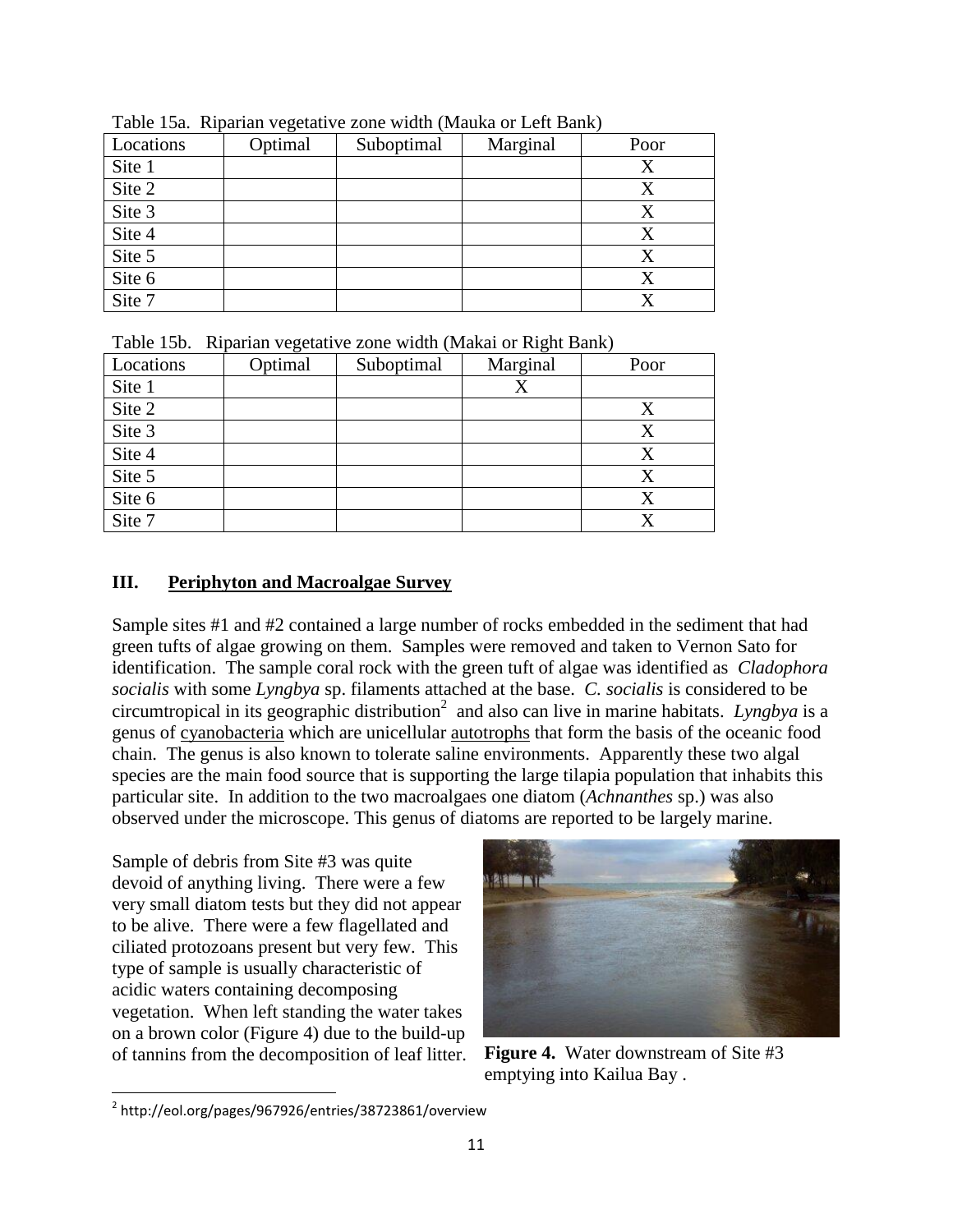Since the area of the sampling was recently flushed with rain runoff it is suspected that the brown color would be flushed out leaving only sand and vegetative debris.

Along the bank of Sample Site #4 was 100% covered with a macrophyte that was identified as *Gracilaria tikvahiae*. This species occurs from cold temperate regions along the eastern Atlantic coast from Nova Scotia to warm subtropical regions around the east and west coasts of Florida and into the Caribbean<sup>3</sup> and is an introduction to Hawaiian waters. This red algal species is highly opportunistic and common in estuaries and bays, especially where nutrient loading leads to either seasonal or year-round [eutrophication.](http://www.sms.si.edu/irlspec/gracil_tikvah.htm#eutrophication) It can be found in protected, quiescent bays, as well as in high energy coastline habitats. This species grows free or attached to rocks or other [substrata,](http://www.sms.si.edu/irlspec/gracil_tikvah.htm#substrata) and can reach a height of 30 cm. *G. tikvahiae* grows to depths of approximately 10 m, but is most common at depths less than 1 m. The productivity of this species can be as high as any terrestrial crop on earth. Consequently, it has become the focus of several studies into its commercial value, primarily as a producer of hydrocolloids such as agar and carrageenan. It was the dominant biological commodity at Sample Sites #4, 5, and 7 covering 100% of the areas that made up the sample site. Such abundance clearly represents both a challenge and opportunity.

At Sample Site #6 a green filamentous algae was found covering 100% of the *G. tikvahiae* that was present. The green algae was keyed out to *Cladophora sericea*. This species is a branching green filamentous alga found on most reefs in Hawai'i<sup>4</sup>. While this species is considered to be a native species it is also classified as invasive as it can spread and overgrow areas under the right conditions. *C. sericea* has demonstrated invasive characteristics in Hawai'i, unlike the intertidal *C. vagabunda*. Approximately 10 years ago the alga became exceedingly abundant on



**Figure 5.** Photograph of *C. sericea* completely covering *G. tikvahiae* at Sample Site #6.

leeward reefs in Maui and large blooms now occur seasonally. During the blooms, large masses of the alga drift in the water column, snagging on coral and rock outcroppings and smothering out the organisms beneath.

## **IV. Benthic Macroinvertebrate Survey**

l

Rapid bioassessment using the benthic macroinvertebrate assemblage has been a popular means of assessing impacts among other state water resource agencies. During the current survey the Benthic Macroinverterbrate Field Data sheet was utilized to carry out an initial assessment of the Kaelepulu system. Copies of the raw data sheets are provided in the Appendices. A qualitative listing of the aquatic biota (four categories) that were surveyed at the various sites is summarized in Table 16. The one constant group with regard to abundance was the fish scoring a 3 (abundant) at all seven stations surveyed. In general, the macrophytes and macroinvertebrates

<sup>3</sup> http://www.sms.si.edu/irlspec/gracil\_tikvah.htm#eutrophication

<sup>&</sup>lt;sup>4</sup> http://hawaii.edu/reefalgae/invasive\_algae/chloro/cladophora\_sericea.htm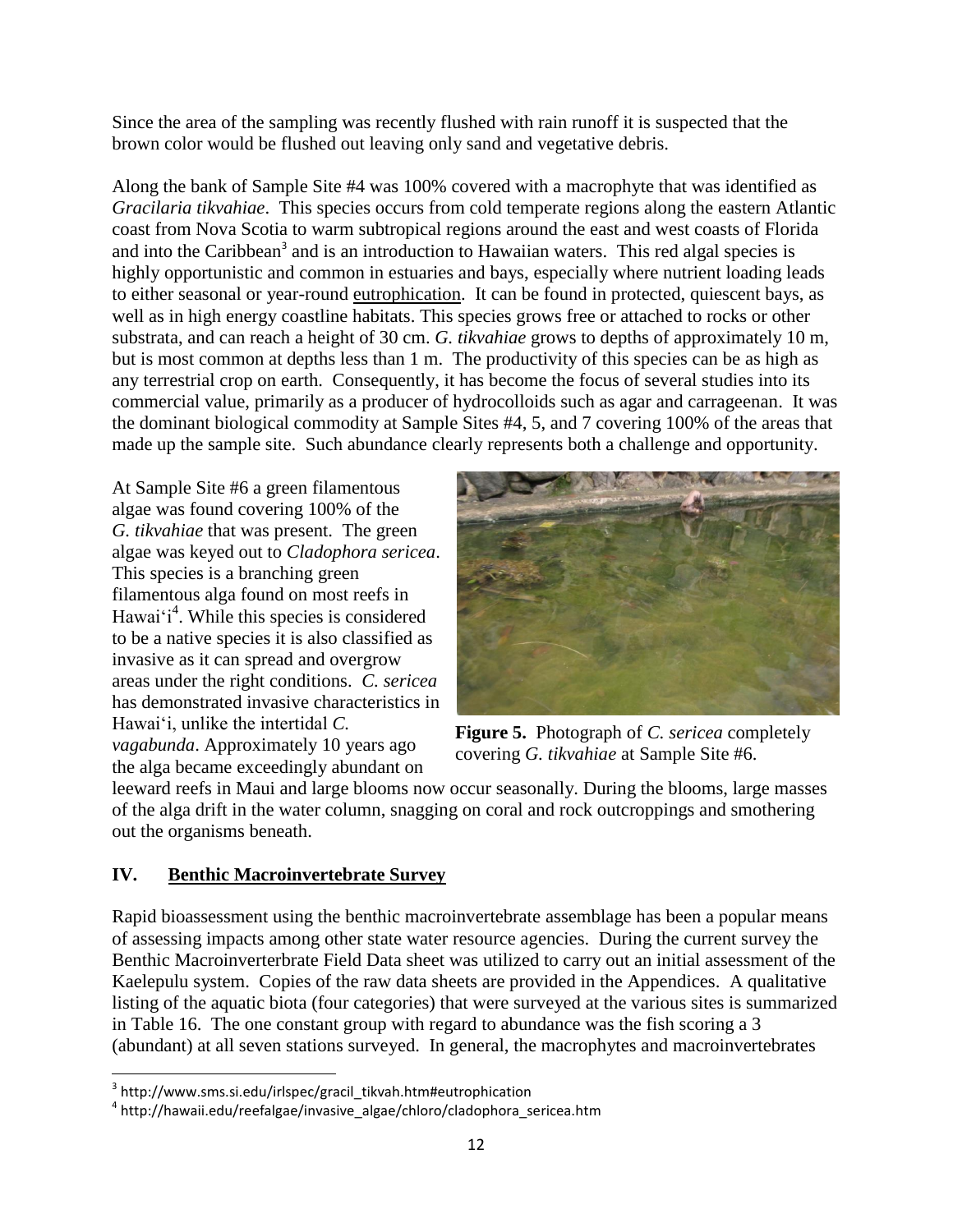increased in the lake sections while the sites having a preponderance of filamentous algae was quite variable.

| Table 16. Qualitative listing of aquatic biota: $0 =$ Absent/Not Observed, $1 =$ Rare, 2=common, |  |
|--------------------------------------------------------------------------------------------------|--|
| $3$ =abundant, $4$ =dominant                                                                     |  |

| Locations | Filamentous | Macrophytes | Macro-        | Fish |
|-----------|-------------|-------------|---------------|------|
|           | Algae       |             | invertebrates |      |
| Site 1    |             |             |               |      |
| Site 2    |             |             |               |      |
| Site 3    |             |             |               |      |
| Site 4    |             |             |               |      |
| Site 5    |             |             |               |      |
| Site 6    |             |             |               |      |
| Site 7    |             |             |               |      |

Field observations that recorded the presence of 11 taxonomic groupings of macroinvertebrates and their relative abundance is summarized in Table 17. It should be mentioned that the field data sheet includes 15 groups of insects and none of these groups had any representatives being caught or observed in the survey.

Table 17. Field observations of macrobenthos:  $0 =$ absent/not observed,  $1 =$ Rare,  $2 =$ common, 3=abundant, 4=dominant

| Location | Pori | Hydr | Plat | Turb | Hiru | Olig | <b>Isop</b> | Amph | Deca | Gast | Biva |
|----------|------|------|------|------|------|------|-------------|------|------|------|------|
| Site 1   |      | v    |      |      |      |      |             |      |      |      |      |
| Site 2   |      |      |      |      |      |      |             |      |      |      |      |
| Site 3   |      |      |      |      |      |      |             |      |      |      |      |
| Site 4   |      |      |      |      |      |      |             |      |      |      |      |
| Site 5   |      |      |      |      |      |      |             |      |      |      |      |
| Site 6   |      |      |      |      |      |      |             |      |      |      |      |
| Site 7   |      |      |      |      |      |      |             |      |      |      |      |

Pori=Porifera, Hydr=Hydrozoa, Plat=Platyhelminthes, Turb=Turbellaria, Hiru=Hirudinea, Olig=Oligochaeta, Isop=Isopoda, Amph=Amphipoda, Deca=Decapoda, Gast=Gatropoda, Biva=Bivalvia.

The number of distinct taxanomic groups represents the diversity of the macroinverterbrates within the survey and is a metric known as Taxa richness. This metric usually consists of species level identifications but can also be evaluated as designated groupings of taxa, often as higher taxonomic groups (i.e., genera, families, orders, class etc.) just as has been done for the assessment of macroinvertebrate assemblages in the current survey. The expected response to increasing perturbation varies depending on the metric but increasing diversity correlates with increasing health of the assemblage and suggests that niche space, habitat, and food source are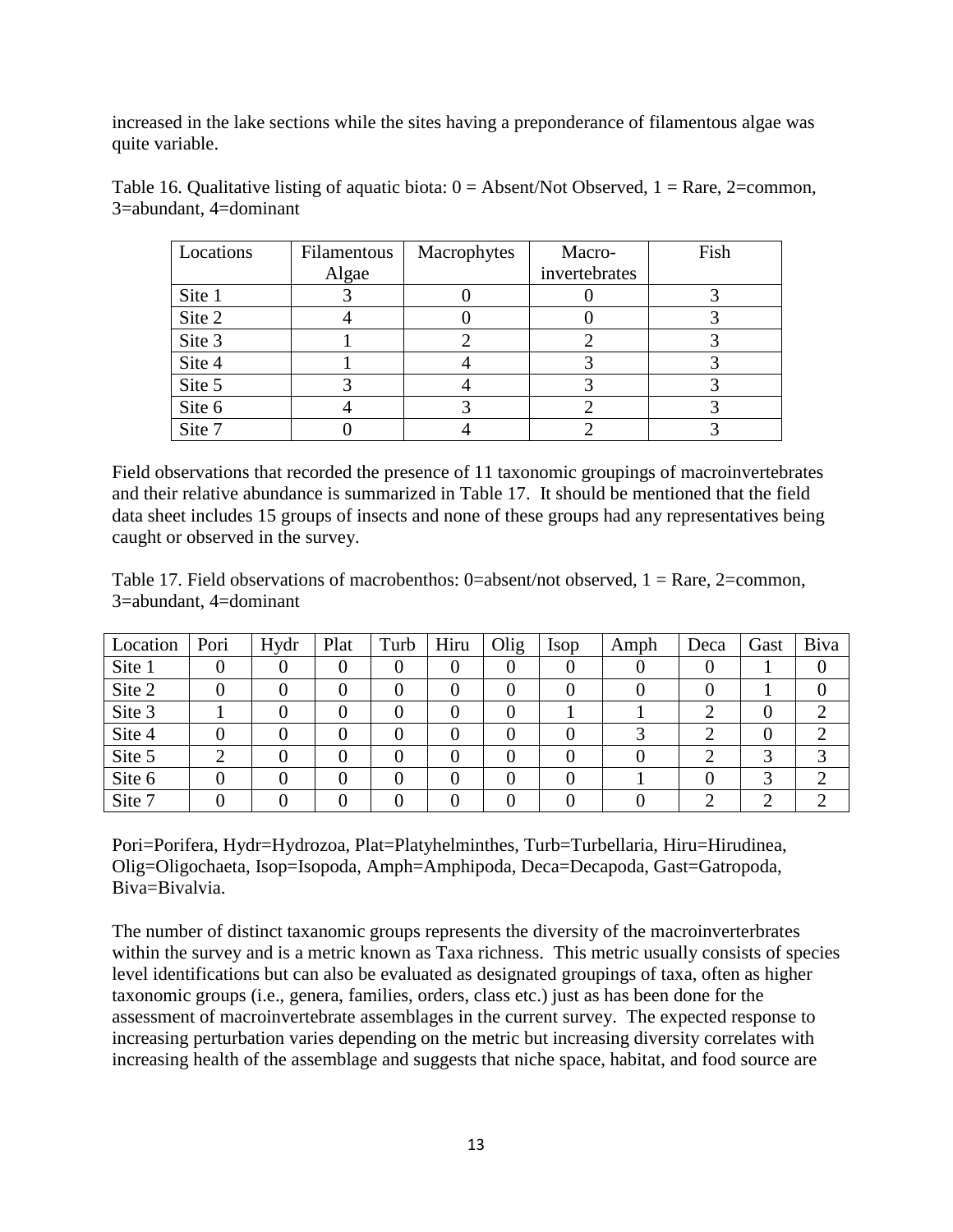adequate to support survival and propagation of many species. The predicted response of the number of taxa to a perturbation is for the Taxa richness metric to decrease. This can be illustrated graphically by displaying the number of taxa per sample location (Figure 6). Sample Site #3 was found to possess the highest taxa richness metric of all the sample sites. Sites #1 and #2 were observed to have the lowest values for the same metric. Both of these sites also possess the lowest dissolved oxygen levels as well as salinity clearly marking them as being impacted habitat. The lowered value in taxa richness at these two sites is consistent with a suitable metric that responds as predicted.



**Figure 6.** Variation in the number of taxanomic groups of macroinvertebrates at various sampling sites obtained during the current biological survey.

## **V. Fish Survey**

Monitoring of the fish assemblage is an integral component of many water quality management programs, Field and data collections were conducted using three methods which were cast net, dip nets and visual identification. The latter became particularly important at Sites 5, 6 and 7 which were completely overgrown with macrophytes compromising the use of either nets to obtain specimens. However, data from the other assemblages indicates that the fish populations in the survey area are severely impacted and consist largely of three species as will be presented in the following sections.

Metric 1. Total number of fish species. A total of 13 fish species were collected or visually identified during the survey period. Based on discussions and observations made throughout the year there are clearly other species that are present that are not represented in this particular survey. However, to make the comparisons of the various sites requires that the data be standardized and only species collected or visually identified during the current survey are being used. Photographs of each of the species obtained make up the species list and is presented in the Appendix. A summary of the number of fish species among the various sample sites is presented in Figure 7. It is interesting to note that this particular metric of



Figure 7. Total number of species found at each of the sample sites during the survey.

diversity mimics that observed for the macroinvertebrates where Sites #1 and #2 have the least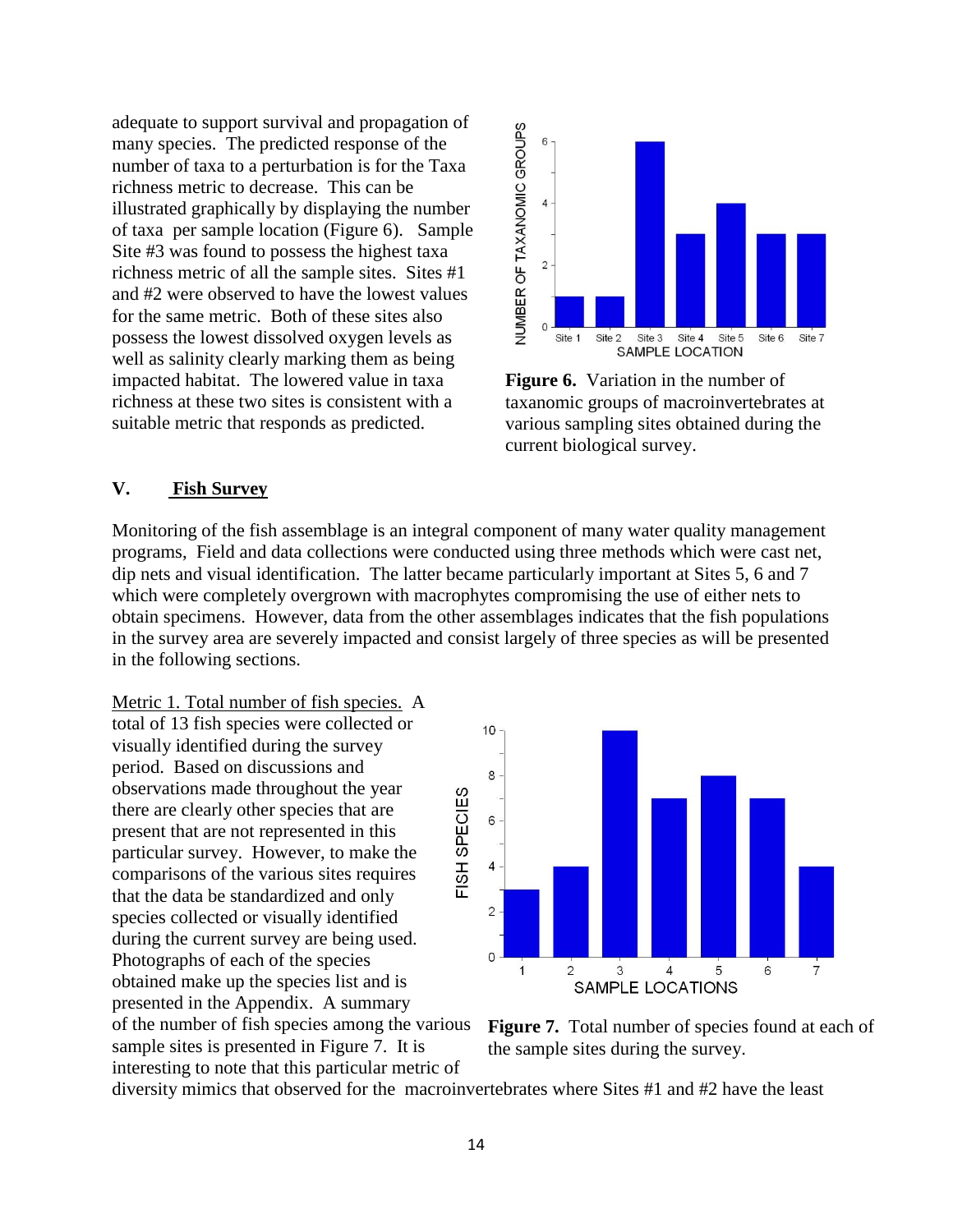number of species and Site #3 has the most. The three fish species that were found at all of the sampling sites is presented in Figure 8. From top to bottom they are the mosquito fish (*Gambusia affinis*), mollies (*Poecillia* sp.) and the black chin tilapia (*Sarotherodon\_melanotheron*). All three species share several

characteristics and they are:

- $\bullet$ Introduced species
- Euryhaline
- Omnivorous
- Highly tolerant to low dissolved oxygen levels
- $\bullet$ Highly invasive.

The fish assemblage found in Site #2 only differs with the addition of one species commonly known in the aquarium trade as the red devil (*Amphilophus citrinellis*). Like the other three species it shares the same characteristics. The red devil, however, is largely restricted to the Hamakua canal and not seen in other locations of the study area. That the predominant fish species of the survey area are all introduced provides a clear indication that the fish assemblage in the study area has been severely compromised. Site #3, however, was found to possess 10 of the 13 species (Figure 7) recorded in the study area and indicates at least one area that has not been fully impacted.



**Figure 8.** Three fish species found at all sample locations during the current survey.

### Metric 2. Number and identity of intolerant species.

This metric distinguishes high and moderate quality sites using species that are intolerant of various chemical and physical perturbations. Intolerant species are typically the first species to disappear following a disturbance. All of the fish species collected or visually identified during the survey along with information about their tolerance and biology is summarized in Table 18.

Using a combination of tolerances to both salinity and DO a rating of tolerant was established if the species was scored as moderate or above in both categories. If not a sensitive rating was assigned and using these criteria five species (*Arothron hispidus, Atherinomorus insularum, Saurida gracilis, Scarus dubius, Sphyraena barracuda*) were characterized as being sensitive.

A graphic summary of the percent composition of sensitive species among the various sample sites is provided in Figure 9. Sites #1, #2 and #7 were found to be devoid of sensitive species and indicates that these areas have been impacted.



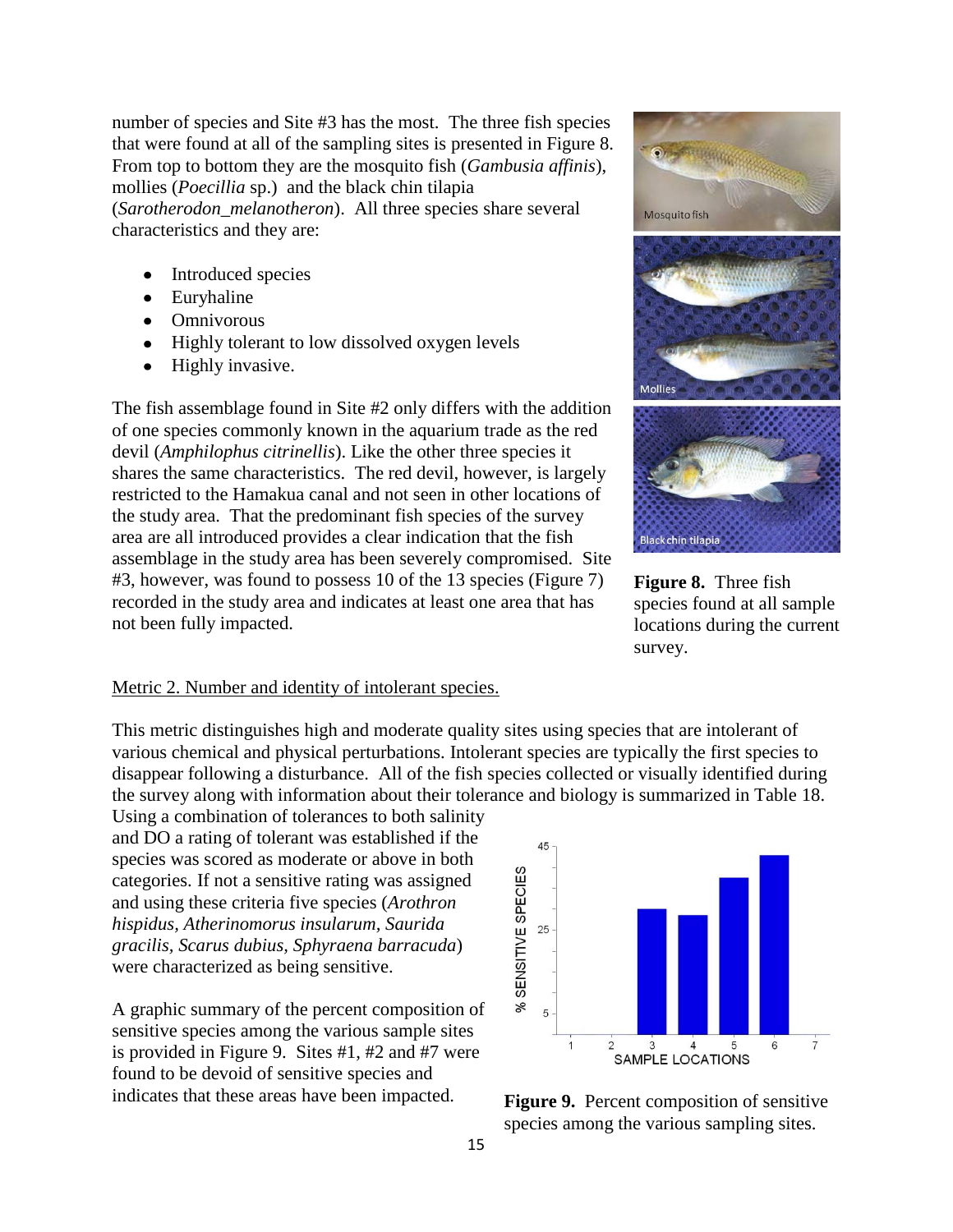However, it should be mentioned that the sampling done in site #4, #5, #6 and #7 were done visually due to the large amount of macroalgae that prevented the use of the throw net. In this case the sampling protocol may not have been as efficient. What is pleasantly surprising when using this metric is that the remaining areas do have a number of sensitive species and that would indicate that the overall quality of the study area may not be as dire as one might think.

| Species (Scientific Name) | Distribution  | Trophic     | Salinity  | Dissolved | Rating    |
|---------------------------|---------------|-------------|-----------|-----------|-----------|
|                           |               | Guild       | tolerance | Oxygen    |           |
| Amphilophus citrinellis   | Introduced    | omnivore    | moderate  | high      | tolerant  |
| Arothron hispidus         | <b>Native</b> | omnivore    | moderate  | moderate  | sensitive |
| Atherinomorus insularum   | Native        | planktivore | moderate  | low       | sensitive |
| Chelon engeli             | Introduced    | omnivore    | high      | moderate  | tolerant  |
| Saurida gracilis          | <b>Native</b> | carnivore   | low       | unknown   | sensitive |
| Poecilia sp.              | Introduced    | omnivore    | high      | high      | tolerant  |
| Sarotherodon_melanotheron | Introduced    | omnivore    | high      | high      | tolerant  |
| Kuhlia sandvicensis       | Native        | planktivore | high      | moderate  | tolerant  |
| Gambusia affinis          | Introduced    | omnivore    | high      | high      | tolerant  |
| Scarus dubius             | Native        | herbivore   | moderate  | low       | sensitive |
| Mugil cephalus            | Native        | herbivore   | high      | moderate  | tolerant  |
| Chanos chanos             | Native        | herbivore   | high      | moderate  | tolerant  |
| Sphyraena barracuda       | Native        | carnivore   | moderate  | low       | sensitive |

Table 18. Summary of species collected or visually identified during the current survey.

#### Metric 3. Proportion of individuals as omnivores

Omnivores are defined as species that consistently feed on substantial proportions of plant and animal material. The species that are omnivorous in the current survey were identified and are summarized in Table 18. The rationale for the use of this metric is that the percent of omnivores in the community increases as the physical and chemical habitat deteriorates. The percentage of omnivorous species that were found at each of the sampling sites is summarized in Figure 10. Only site #3 was found to have less than 100% of the species composition being omnivorous due to the presence of at least two carnivorous species (*S. gracilis* and *S. barracuda*). The high percentage of omnivores present in the majority of sampling sites indicates a



**Figure 10.** Distribution of omnivorous fish species among the various sampling sites in the current survey.

substantial deterioration of the physical and chemical habitat in the study area.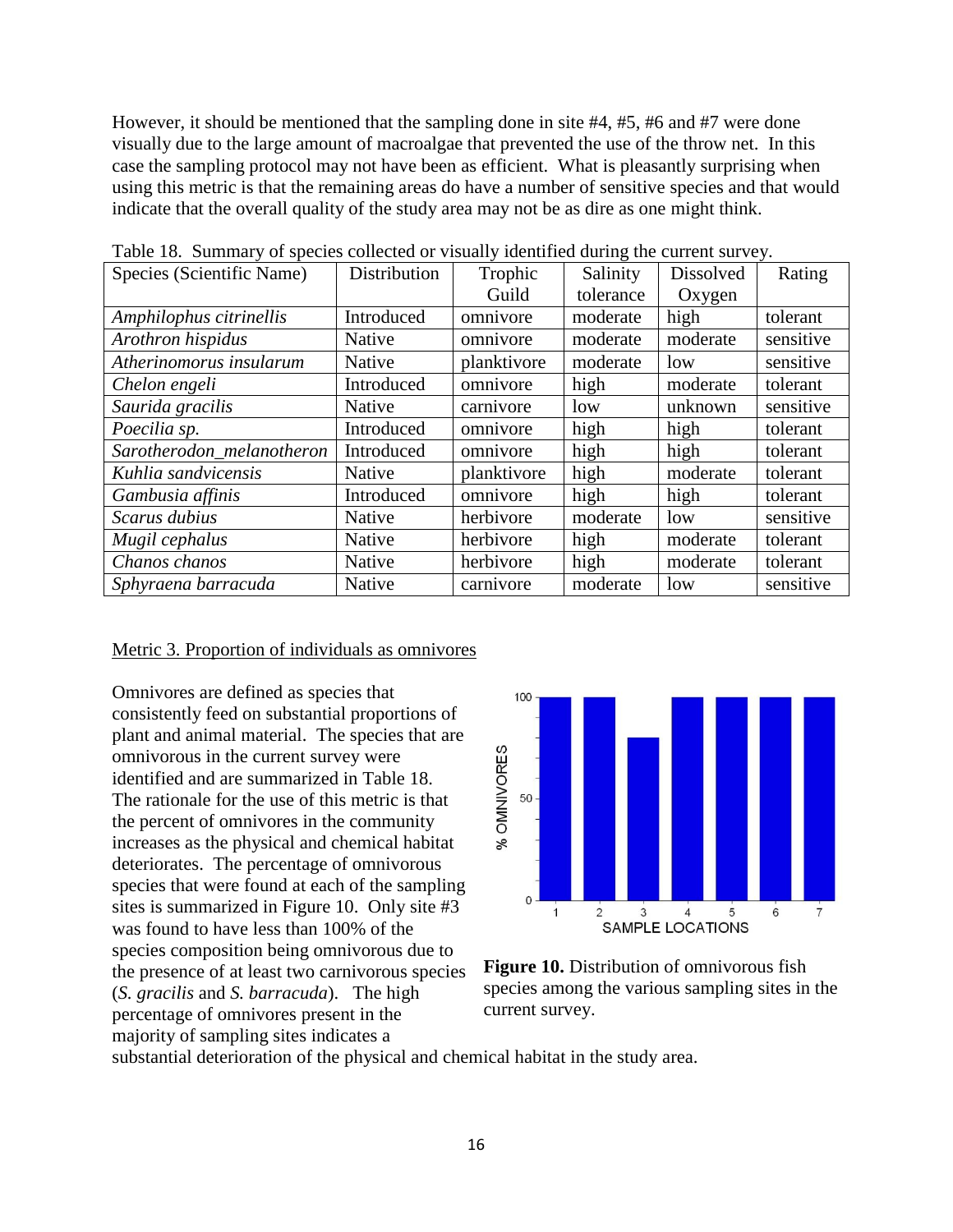Metric 4. Proportion of individuals as top carnivores.

The top carnivore metric discriminates between systems with high and moderate integrity. Top carnivores are species that feed, as adults, predominantly on fish and other vertebrates. There were only two carnivores identified in the current survey and while others are present they were not captured. However, because all of the sampling was done within a specified time frame a comparison of the various sampling sites can be made and is presented in Figure 11. Interestingly this metric mimics that of the sensitive species as sites #1,#2 and #7 are devoid of carnivores. As mentioned



**Figure 11.** Summary of the percent composition of carnivorous fish species among the various sampling sites of the current survey.

previously the existence of a carnivore at site 7 is highly probably and may have not been sampled appropriately due the large amount of macroalgae present. None the less their presence in four of the seven sampling sites would indicate that there are areas of the study area that still remain of moderate integrity.

### Metric 5. Number of individuals in a sample.

This metric evaluates population abundance and varies with region and water body size. It is expressed as catch per unit effort, either by area, distance, or time sampled. Generally sites with lower integrity support fewer individuals, but in some nutrient poor regions, enrichment increases the number of individuals. For the current survey the catch per unit effort is in terms of individuals per unit area since the thrownet can be considered a quadrat. In this case the cast net is a quadrat that covers 154 ft<sup>2</sup>. In addition the time spent to catch was limited to 30 minutes which proved to be sufficient to conduct three casts along the 100 meter section of the sampling site. This would also include counting the number of individuals and scoring the species. Catch per unit effort would then be expressed in terms of unit area  $(\text{ft}^2)$  and per hour. Sites #4, #5, #6 and #7 presented problems with the use of the cast net because of the large amount of macroalgae on the bottom. So these areas were not included in the estimate of abundance. A summary of the results is presented in Table 19. The highest number of individuals (n=352) from a single cast was obtained at Site 1 and contributed to the high catch per unit effort values from that site. A similar situation was observed at site #2 and it should be noted that for these two sampling sites that although the catch per unit effort values are spectacularly high it must also be tempered in that the composition of the individuals obtained were consistently one species (i.e., *S. melanotheron*). All of the individuals captured at Site #1 were the black chin tilapia and of the 281 individuals captured at site #2 only two of them were the red devil species. All others were black chin tilapia. This was also the case with site #3 and although it yielded a total of 10 different species the majority in number (n=66) were the black chin tilapia. Caution is warranted about the use of this metric of abundance to indicate a "lower integrity" for supporting fish populations for the study area.